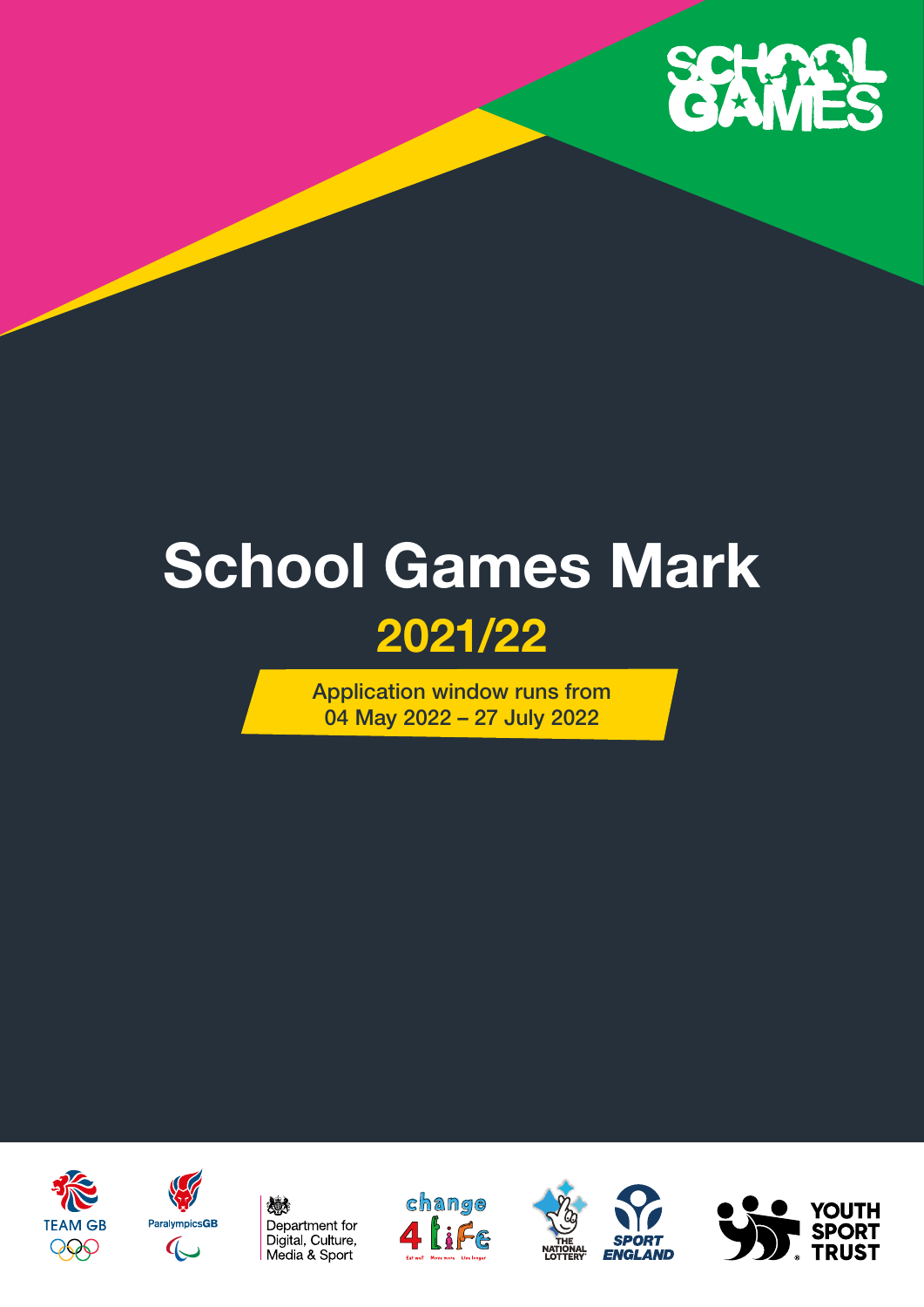### **School Games Mark 2021/22**

**With the School Games continuing to evolve we have taken the opportunity to review the School Games Mark to ensure it's still fit for purpose. This Mark will continue to be positioned as a development tool aimed at helping schools effectively reflect on their engagement in the School Games as well as the difference that they are making for those young people who most need to be physically active.** 

**We want this to be a clear and simple review tool which helps schools to make informed decisions and allows School Games Organisers (SGOs) to gain a better understanding of the needs of the schools that they work with. Based on feedback from both schools and SGOs we have reinstated and refreshed the award levels of Bronze, Silver, Gold, and Platinum for 2021/22, enabling those schools that wish to stretch themselves to do so, whilst supporting all schools to benchmark their provision against a nationally recognised set of criteria.**

#### The purpose of School Games Mark remains constant;

To reward and recognise school's engagement (provision and uptake) in the School Games against a national benchmark and to celebrate keeping young people active.

The outcomes of School Games Mark and the School Games are linked. Schools will need to demonstrate how they are/have:

**1 Maintaining and growing their school's engagement in the School Games and their delivery of 60 active minutes for every child** 

Supporting schools to prioritise the delivery of 60 active minutes as an entitlement for every child to support improvements in their physical literacy, social, emotional and physical wellbeing.

#### **2 Creating positive experiences to ensure physical activity and competition provision is designed to reflect the motivation, competence and confidence of their young people and has a clear intent**

Schools will need to demonstrate how they are targeting young people who need the intervention the most (particularly, but not exclusively, those from low socio-economic backgrounds, minority ethnic groups and SEND) to improve their physical literacy, social, emotional and physical wellbeing.

**3 A clear focus on particular transition points (Yr.3 and Yr.7/8 as well as those in 3 tier systems) and how secondary schools are engaging in the School Games** 

We want to continue to prioritise the engagement and delivery in secondary schools in the Schools Games but we also want to recognise the impact in early KS2 and other transition points.

#### **4 Creating positive experiences that support the character development of their young people**

This includes opportunities across the full breadth of the School Games which incorporates the delivery of high quality, inclusive leadership and volunteering.

**5 difference to the lives of children and young people, including engaging and Advocated to key stakeholders how the School Games makes a meaningful educating their parents** 

Participation in physical activity and competition will impact on young people's physical, emotional, and social wellbeing and influence the likelihood of continued engagement both at school and in the community, creating habits for life.

Please consider how you will engage with your School Games Organiser to achieve the above outcomes.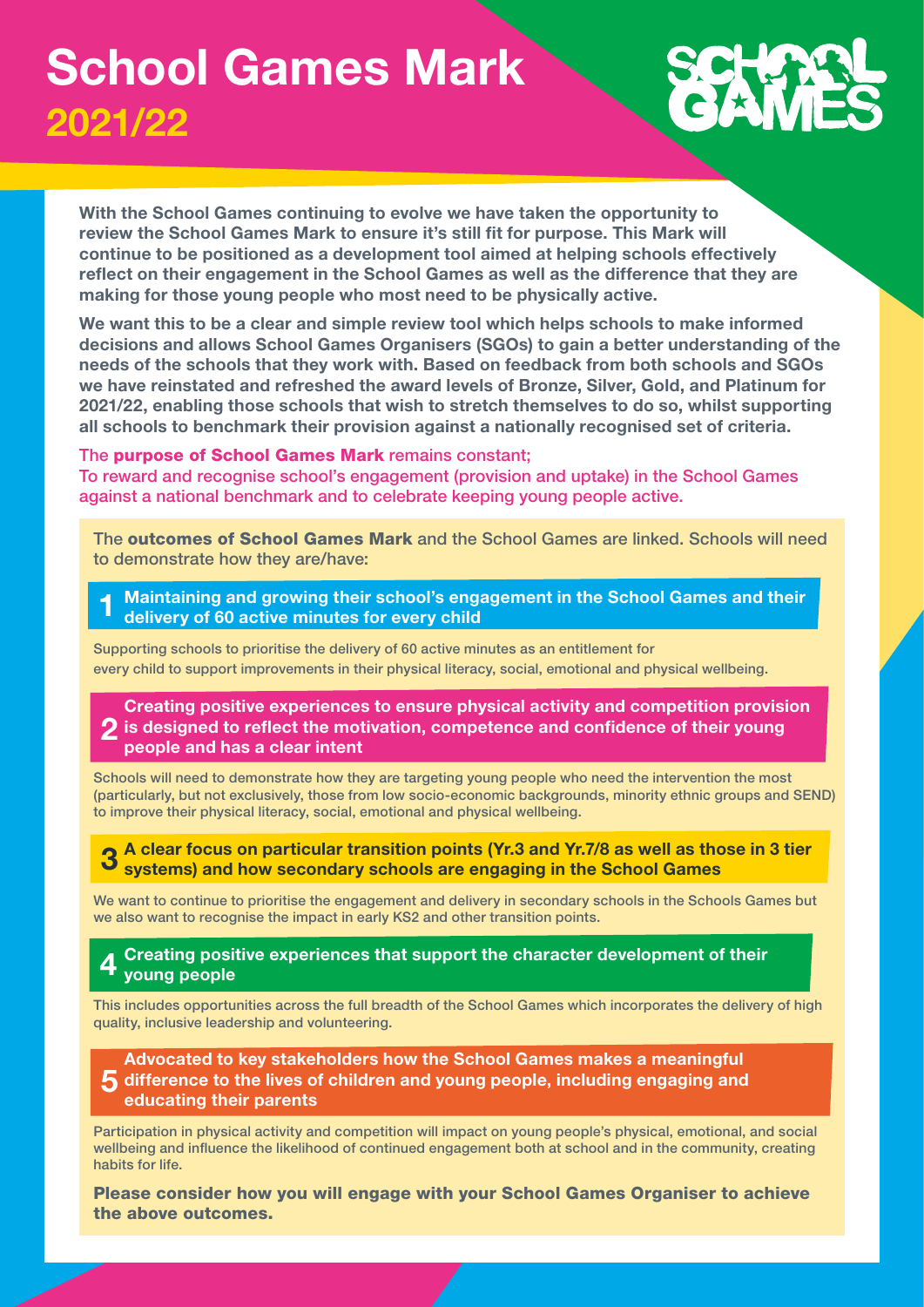### **Birmingham 2022 Commonwealth Games Legacy**

During the 2021/22 academic year the School Games will be supporting the Birmingham 2022 Commonwealth Games (B2022 CWGs) legacy. This is something that your SGO will be driving but we are asking school to consider this too. You will see questions within the School Games Mark application relating to how you are positioning B2022 CWGs as a tool to inspire and engage your young people and community in the School Games.

### **Award Levels**

Through our discussions with the School Games network, we understand that not every school has the time or desire to undertake an extensive application, nor are all schools keen to progress through the award levels year on year – although we would strongly advocate this. For those schools that might have limited capacity, the **bronze** award will be considered the entry-level and demonstrates that they are providing and engaging their young people in high quality School Games opportunities. This will also evidence that they are an 'actively engaged school'.

The School Games Mark **silver** and **gold** awards are available to those schools that want to challenge themselves and demonstrate their progress over time against a national benchmark. For those schools that have engaged over a number of years, and/or have previously attained the School Games Mark **platinum** award, they will be asked to demonstrate in more detail the impact and difference they are making.

The platinum award is available to those schools that have achieved the gold award or higher in the last four applicable years (2015/16, 2016/17, 2017/18, 2018/19) and are on track to achieve gold in 2021/22. The additional platinum application questions will only become available once the initial application has been submitted.

### **The Process**

The School Games Mark criteria will be published during the Autumn Term to allow schools to work towards their desired award level. To ensure that the application is not too time consuming, the majority of questions will involve the user answering either a yes/no question or choosing from a list of pre-determined options.

After completing their application schools will be able to view their responses as well as being signposted to some top tips and additional resources to help them on their development journey.

SGOs will need to verify their schools' applications for all levels of the award and are asked to complete this within two weeks of each application's submission. They will also be required to leave development comments to aid their school's future progress.

Validation will take place at the end of the academic year with some leeway into September 2022 for those SGOs who don't work over the summer. SGOs will retain the ability to downgrade and upgrade schools based on their own knowledge, their dialogue with the school, and evidence that they have previously seen.

**Please note that School Games Mark application should not include any KS1 provision.**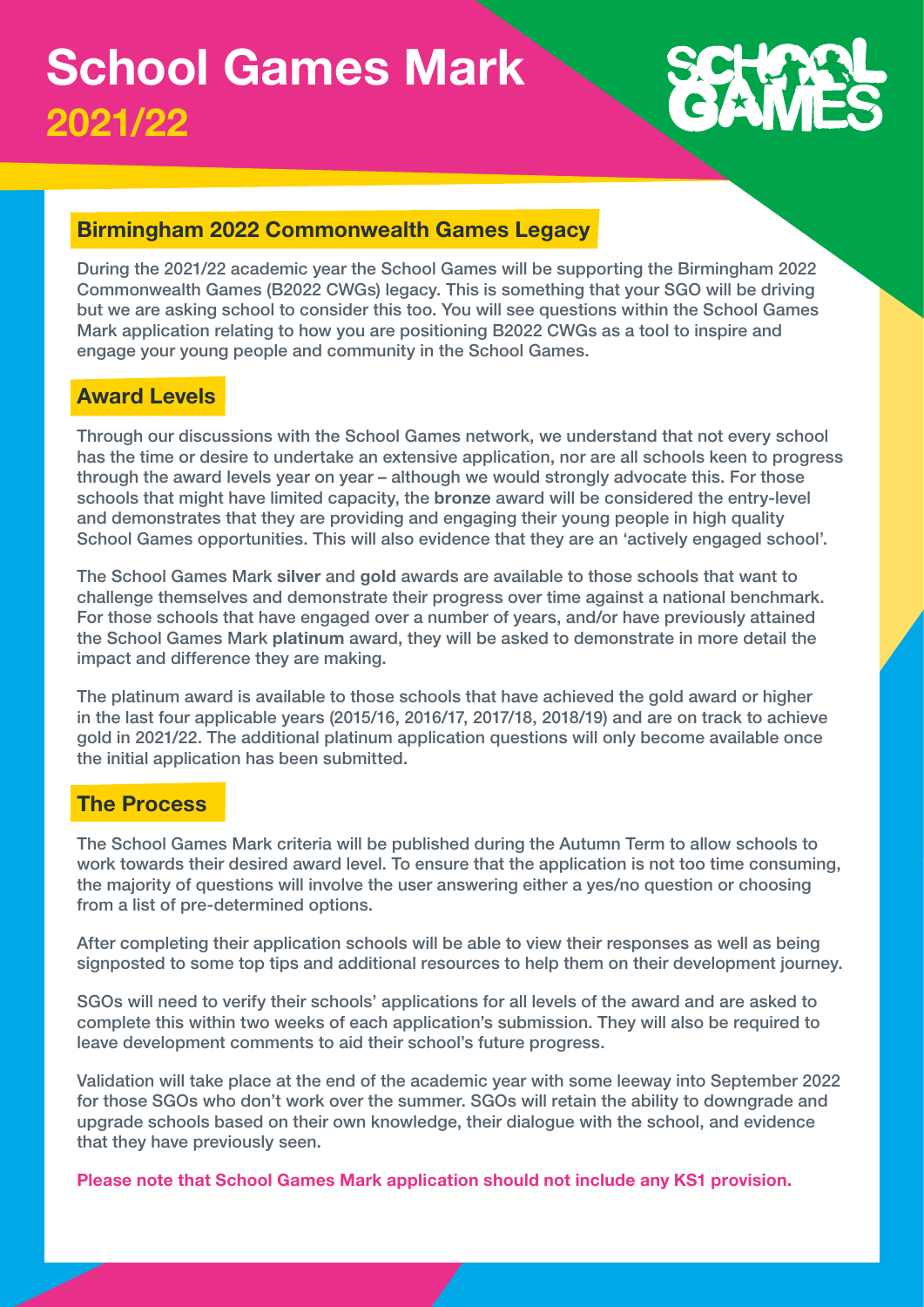# **School Games Mark Bronze Criteria**

**Before beginning their application, all schools are asked to confirm that the information held about them in the system is correct, to ensure that the application is being completed by the right person from the right school.**

**We have worked with our SGO on at least one of the School Games outcomes (as listed above) this academic year.**

*This will be a yes/no question. Your SGO will verify this so be clear in your mind when and how you have worked with them.*

**We deliver one or more targeted opportunities for those young people who need it most through the School Games either through intra or inter competition/events.**

*Examples include but aren't restricted to; those young people who have suffered as a result of COVID either emotionally, socially, physically, those young people who do not participate in any after school opportunities, pupil premium, SEND etc.*

*This will be a yes/no question. Your SGO will verify this and may ask to see evidence such as registers of attendance at events.*

**We believe in the vision and mission of the School Games and are committed to physical activity and delivering positive experiences.**

*This is about how the School Games can make a difference to those young people that are the least active and or addresses inequalities that some young people face through putting PE, School Sport, physical activity and play at the heart of school life. We*  want every young person to have a positive experience so that they want to do more. This for some young people will mean that *we measure success in different ways so that its not always about being the tallest, fastest or strongest and that we prepare them effectively for competitions/events so that they can achieve their personal best.*

*This will be a yes/no question. Your SGO will verify this and may ask to see evidence of information that you share with parents.*

**We have used the power and inspiration of B2022 Commonwealth Games to engage our young people.**

*This will be a yes/no question. You will also be able to add further evidence of how you have achieved this – your responses will not affect your score.*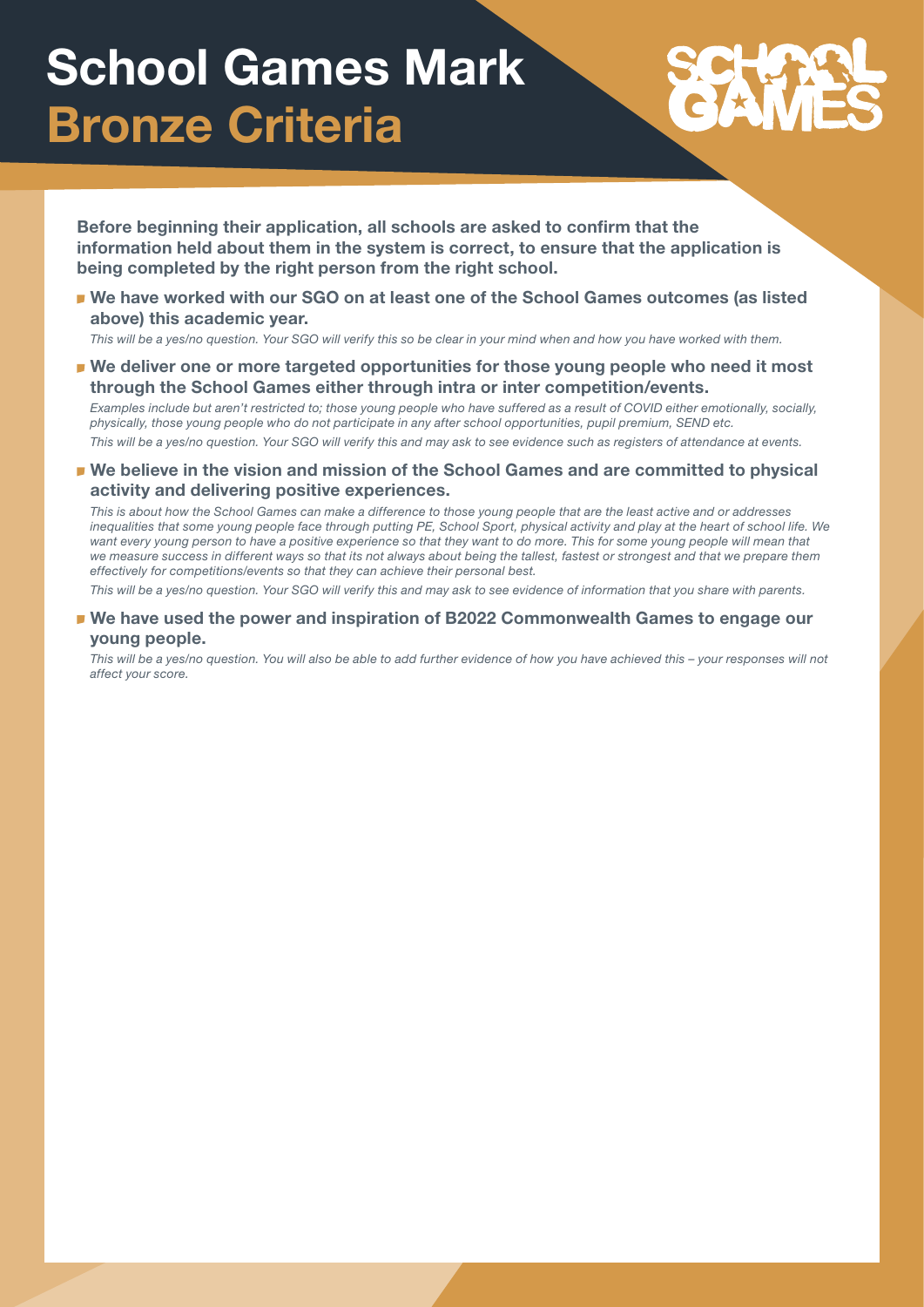# **School Games Mark Silver Criteria**

**1 Maintaining and growing your school's engagement in the School Games and your delivery of 60 active minutes for every child** 

#### **Your school has a clearly planned approach to 60 active minutes and in particular the 30 minutes that schools are driving within your own timetables.**

This will be a yes/no question. Your SGO will verify this, and you should be able to evidence how your school is adhering to the Chief *Medical Officer's recommendations. Tools such as the Active School Planner or your own timetable overviews would work well for this. This is about your provision over and above your timetabled Physical Education time and how you are encouraging your young people to be physically active across the school day and beyond. You will also be able to add further evidence of how you have achieved this by selecting from a list of options – your responses will not affect your score.*

**2 Creating positive experiences to ensure physical activity and competition provision is designed to reflect the motivation, competence and confidence of your young people and has a clear intent** 

#### **75% of your** intra **competition offer has clearly defined intent.**

*This will be a yes/no question. Your SGO will verify this, and you should be able to evidence your timetable of intra competitions/events over the year and what difference you are trying to make to your young people. You will also be able to add further evidence of how you have achieved this by selecting from a list of options, including a list of sports and activities – your responses will not affect your score.*

#### **We have formalised ways of getting feedback from our young people after their inter competition/events experiences to support that we are on board with promoting positive experiences of competition/events.**

*This will be a yes/no question. Your SGO will verify this, and you should be able to evidence your understanding of positive experiences*  and how you have put this into practice to ensure that young people aren't just being exposed to competitions/events coldly, but that *they are adequately prepared and know what to expect so that they can be at their best. You will also be able to add further evidence of how you have achieved this by selecting from a list of options, including a list of sports and activities – your responses will not affect your score.*

**3 A clear focus on particular transition points (Yr.3 and Yr.7/8 as well as those in 3 tier systems) and how secondary schools are engaging in the School Games** 

**We understand which young people would benefit from some School Games interventions to aid their transition and have liaised with our SGO about these young people and potential opportunities.**

This will be a yes/no question. Your SGO will verify this, and you should be able to evidence which groups of young people would benefit *most. You will also be able to add further evidence of how you have achieved this by selecting from a list of options – your responses will not affect your score.*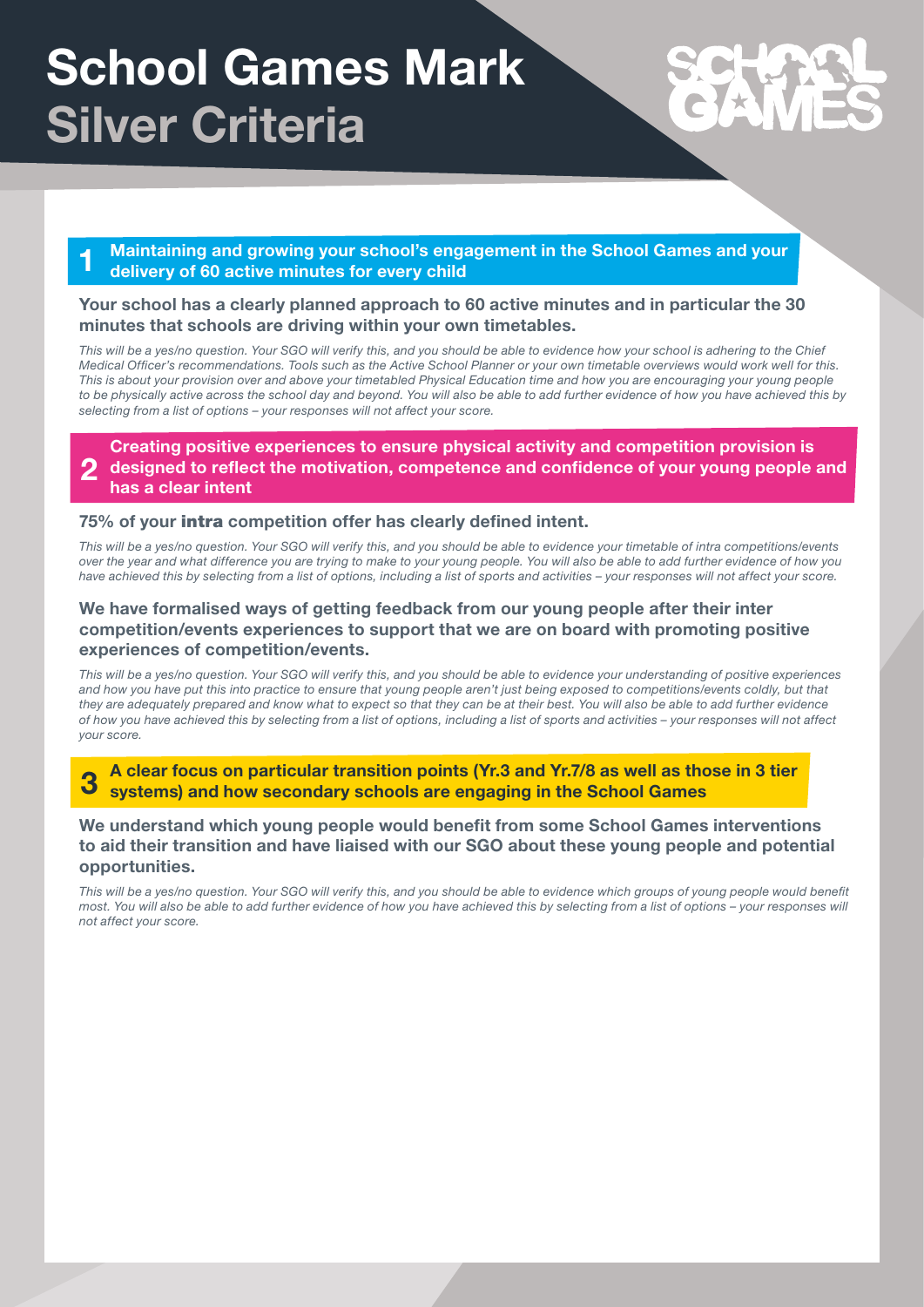# **School Games Mark Silver Criteria**

#### **4 Create positive experiences that support the character development of young people**

#### **We have a clear process to engage and glean our young people's views on our school sport and physical activity offer.**

*This will be a yes/no question. Your SGO will verify this, and you should be able to share your approach with them. You will also be able to add further evidence of how you have achieved this by selecting from a list of options – your responses will not affect your score.*

#### **5 Advocated to key stakeholders how the School Games makes a meaningful difference to the lives of children and young people, including engaging and educating their parents**

#### **We communicate our School Games competition logistics to our parents.**

This will be a yes/no question. Your SGO will verify this, and you should be able to share your approach and evidence with them. You will *also be able to add further evidence of how you have achieved this by selecting from a list of options – your responses will not affect your score.*

#### **B2022 CWGs Legacy**

#### **We have used the power and inspiration of B2022 CWGs to engage our young people and we have seen an uptake in participation, especially from those facing the greatest inequalities, as a result.**

This will be a yes/no question. You will also be able to add further evidence of how you have achieved this by selecting from a list of *options and indicate whether you would like to be a part of the more formal legacy investment evaluation being led by Sport England – your responses will not affect your score.*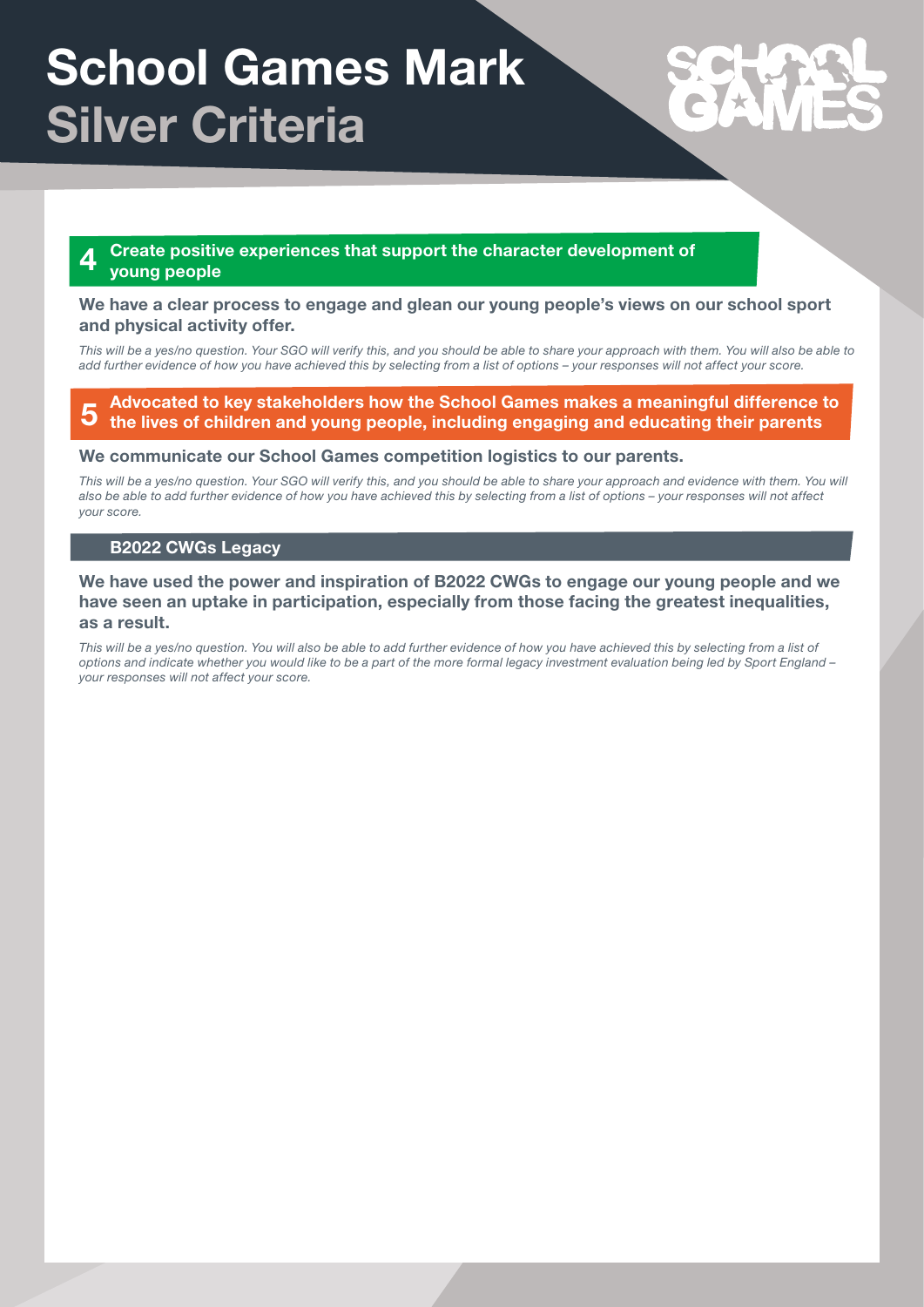# **School Games Mark Gold Criteria**

**1 Maintaining and growing your school's engagement in the School Games and your delivery of 60 active minutes for every child** 

### **You are delivering 30 active minutes for 30% of your school population and are tracking their 30 minutes take up (or not) beyond school.**

This will be a yes/no question. Your SGO will verify this, and you should be able to evidence how your school is adhering to the Chief *Medical Officer's recommendations. Tools such as the Active School Planner or your own timetable overviews would work well for this. This is about your provision over and above your timetabled Physical Education time and how you are encouraging your young people to be physically active across the school day and beyond. You will also be able to add further evidence of how you have achieved this by selecting from a list of options – your responses will not affect your score.*

**2 Creating positive experiences to ensure physical activity and competition provision is designed to reflect the motivation, competence and confidence of your young people and has a clear intent** 

#### **You have identified those young people that would benefit most from your** intra **competition offer and can evidence they are engaged in this.**

*This will be a yes/no question. Your SGO will verify this, and you should be able to evidence your timetable of intra competitions/events over the year and what difference you are trying to make to your young people, as well as the uptake and impact. You will also be able to add further evidence of how you have achieved this by selecting from a list of options, including a list of sports and activities – your responses will not affect your score.*

#### **We provide opportunities for our young people to practice and prepare ahead of all their inter competition experience and give reflection time afterwards in line with positive experiences research.**

*This will be a yes/no question. Your SGO will verify this, and you should be able to evidence your understanding of positive experiences*  and how you have put this into practice to ensure that young people aren't just being exposed to competitions/events coldly, but that *they are adequately prepared and know what to expect so that they can be at their best. You will also be able to add further evidence of how you have achieved this by selecting from a list of options, including a list of sports and activities – your responses will not affect your score.*

**3 A clear focus on particular transition points (Yr.3 and Yr.7/8 as well as those in 3 tier systems) and how secondary schools are engaging in the School Games** 

#### **We have identified those young people that would benefit most and have an offer that focuses specifically on those young people developed with our SGO.**

This will be a yes/no question. Your SGO will verify this, and you should be able to evidence which groups of young people would benefit *most. You will also be able to add further evidence of how you have achieved this by selecting from a list of options – your responses will not affect your score.*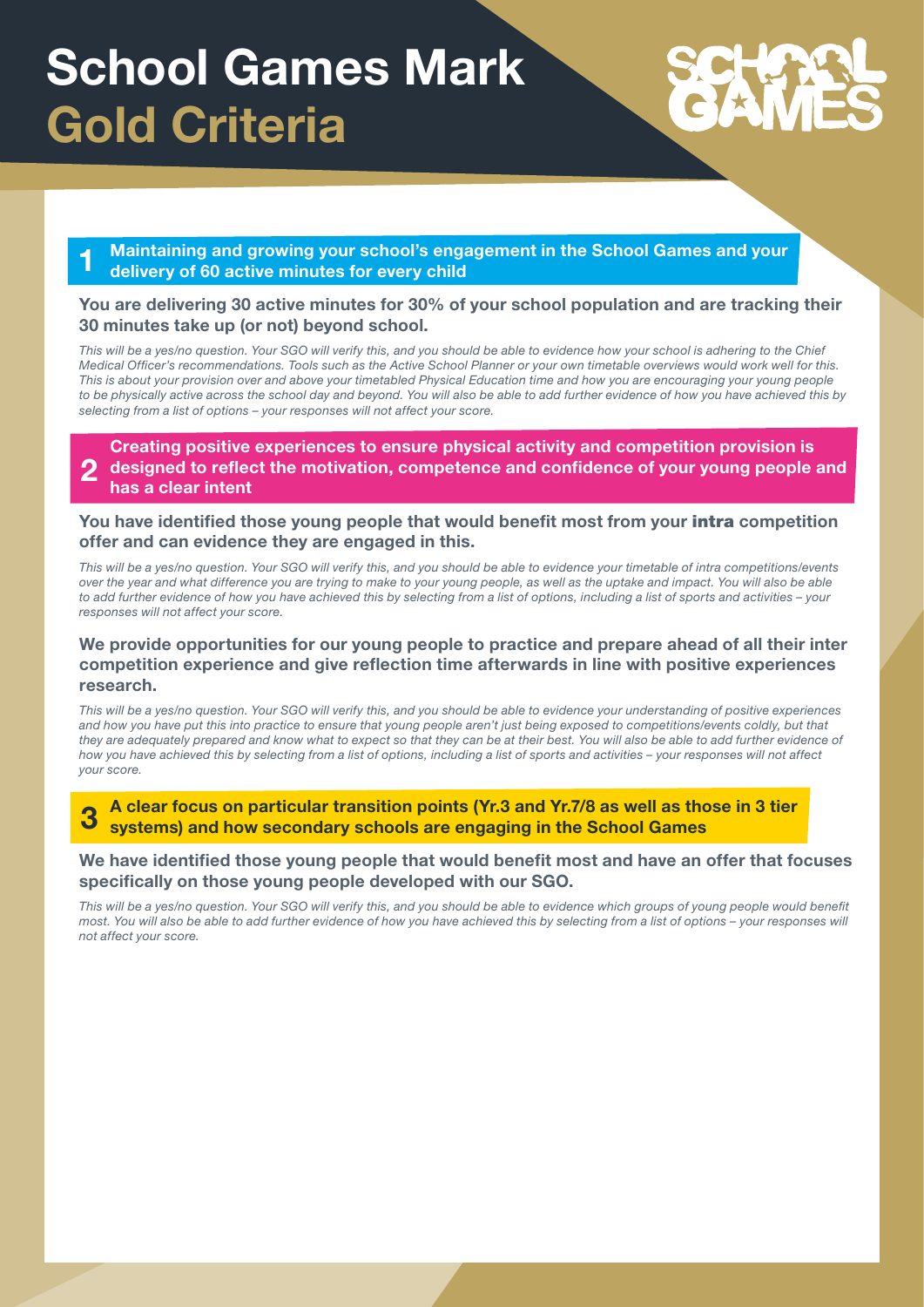# **School Games Mark Gold Criteria**

### **4 Creating positive experiences that support the character development of young people**

#### **We have a formal structure to engage our young people through Sports Leaders, School Games Crews or Committees and use them to support our offer.**

*This will be a yes/no question. You will also be asked about the types of leadership opportunities that you have provided and how, once engaged, and trained, your young people have helped with the delivery of your School Games offer. Your SGO will verify this, and you should be able to share your approach and evidence with them. You will also be able to add further evidence of how you have achieved this by selecting from a list of options – your responses will not affect your score.*

**5 Advocated to key stakeholders how the School Games makes a meaningful difference to the lives of children and young people, including engaging and educating their parents** 

#### **We share with our parents our competition intent and ask the same of other external providers engaging with our school.**

This will be a yes/no question. Your SGO will verify this, and you should be able to share your approach and evidence with them. You will *also be able to add further evidence of how you have achieved this by selecting from a list of options – your responses will not affect your score.*

#### **B2022 CWGs Legacy**

#### **We have used the power and inspiration of B2022 CWGs to engage our young people and parents and we have seen an uptake in participation, especially from those facing the greatest inequalities, as a result.**

This will be a yes/no question. You will also be able to add further evidence of how you have achieved this by selecting from a list of *options and indicate whether you would like to be a part of the more formal legacy investment evaluation being led by Sport England – your responses will not affect your score.*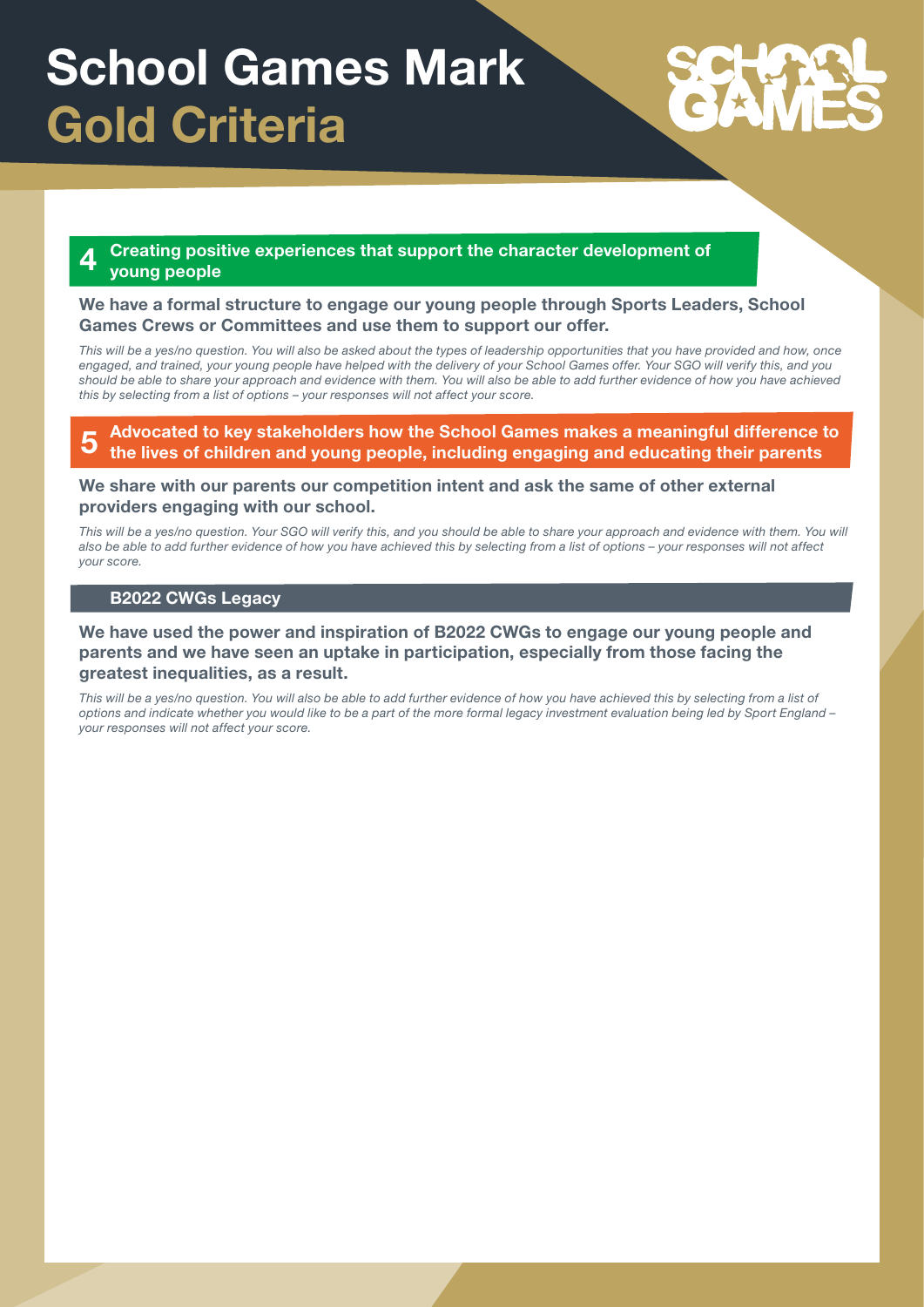# **School Games Mark Platinum**

**If a school has previously achieved four consecutive gold awards and have met the standard for this year's gold award, then they will be eligible to apply for platinum.**

Through the platinum award, we want to learn where schools are in their engagement with the evolution of the School Games. We want to understand what it takes to be a fully engaged and committed school so that we can help others on their journey of change. As a result, we will look for some narrative from these schools to demonstrate the impact and meaningful difference they are making. This will be in the form of a case study submitted alongside their application. All applications which we receive will also be entered into our newly revamped Impact Awards where schools will be in with a chance of gaining further recognition nationally.

Schools are asked to select one of the following areas for their case study. They can make their submission in a number of ways, e.g. a narrative written by a third party, a written case study, a video case study, a submission led by young people etc.

The options are shown below:

- **Demonstrate how you are engaging those young people that need it the most in the School Games and evidence how you know they are benefiting**
- **Demonstrate how you are a physically literate school and how this positively impacts on your young people**
- **Demonstrate how you are developing and co-creating your offer with your young people**
- **Demonstrate your understanding of young people's motivations and how you build this into your offer**
- **Demonstrate how you have embedded positive experiences of competition into your offer and how this has made a difference to your uptake**
- **Demonstrate how have you ensured that you have developed and maintained 60 active minutes across your school.**

*Please use the Impact Awards case study template that you can download from your dashboards to see the prompt questions that we would like schools to respond too.*

#### **Terms and Conditions:**

If you include personally identifiable information about others in your case study, including images, you must ensure that: you are entitled to disclose that information to the Youth Sport Trust; you have obtained any required consents from, given such notices to, or otherwise taken such actions as are required in order for the lawful processing of that personal data by you, in accordance with data protection legislation; and you provide confirmations of all necessary consents and notices to the Youth Sport Trust.

Where the data subject of such personal information is a child under 13 years of age (minimum) you shall, in particular, ensure that you have obtained the valid consent of the parent or holder of parental responsibility of the child to the processing of that personal data. We will share your case studies, either wholly or partially, internally and/or externally, including via websites, social media platforms and printed materials. By submitting your application you are agreeing to the use of the information by the Youth Sport Trust in this way and confirming that all the appropriate approvals have been secured and supplied to us. If at any point the data subject withdraws consent you must communicate this to us immediately so we can ensure that their personal data is not shared in any future digital or printed publications and is deleted from any website or social media platform, where possible.

Given that your case study may be shared online and/or via social media, please ensure that it does not include recognisable images of young people along with other identifying information, such as your school's name, due to the potential safeguarding risks this presents.